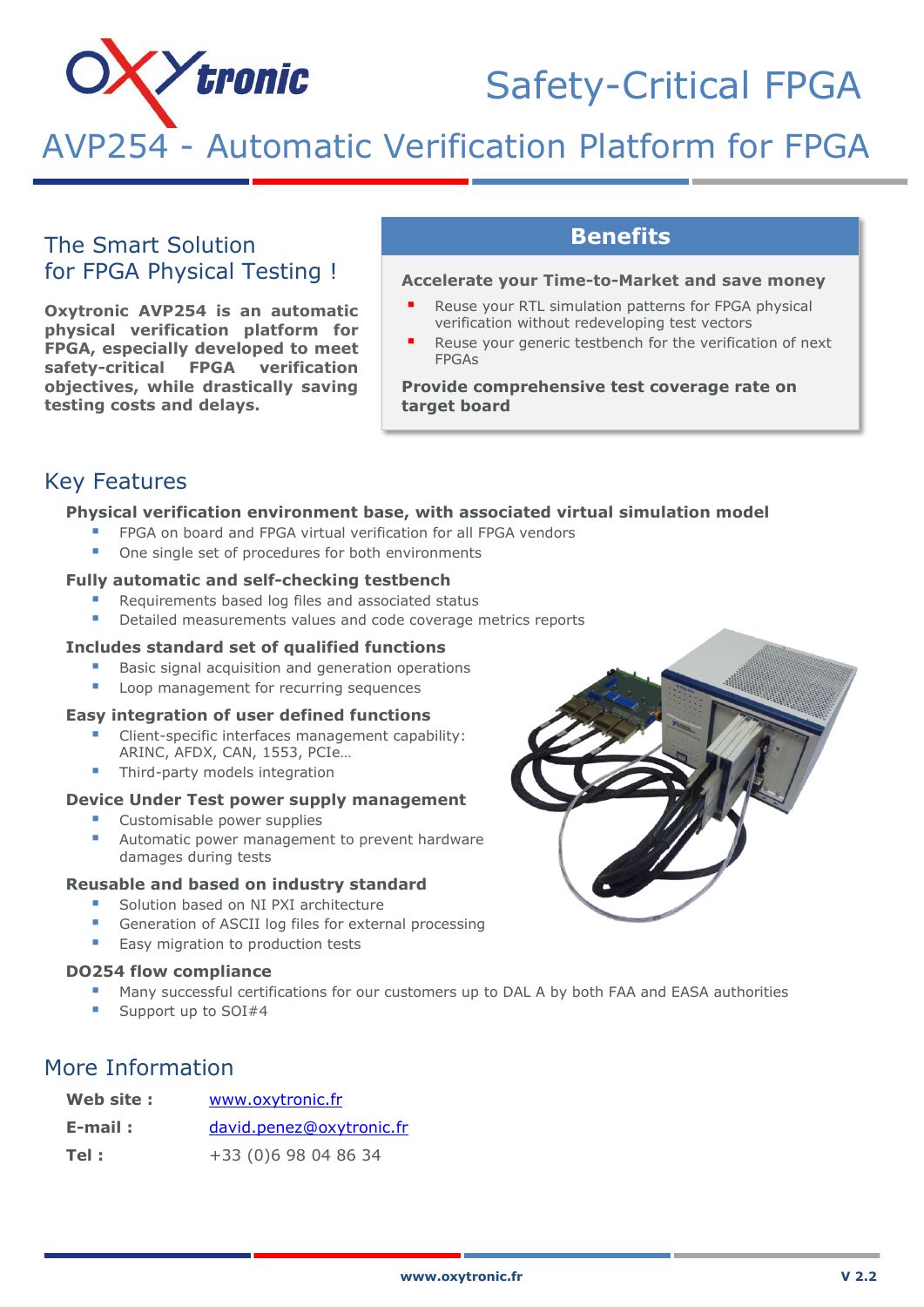

## Hardware Architecture

ī

Based on the customer board specification, Oxytronic defines the best hardware solution for the physical verification, including: chassis, modules, cables and specific PCB. Then we develop the testbench setup to provide a ready-to-use automatic solution for the Client.



## Virtual Simulation and Physical Verification Equivalence

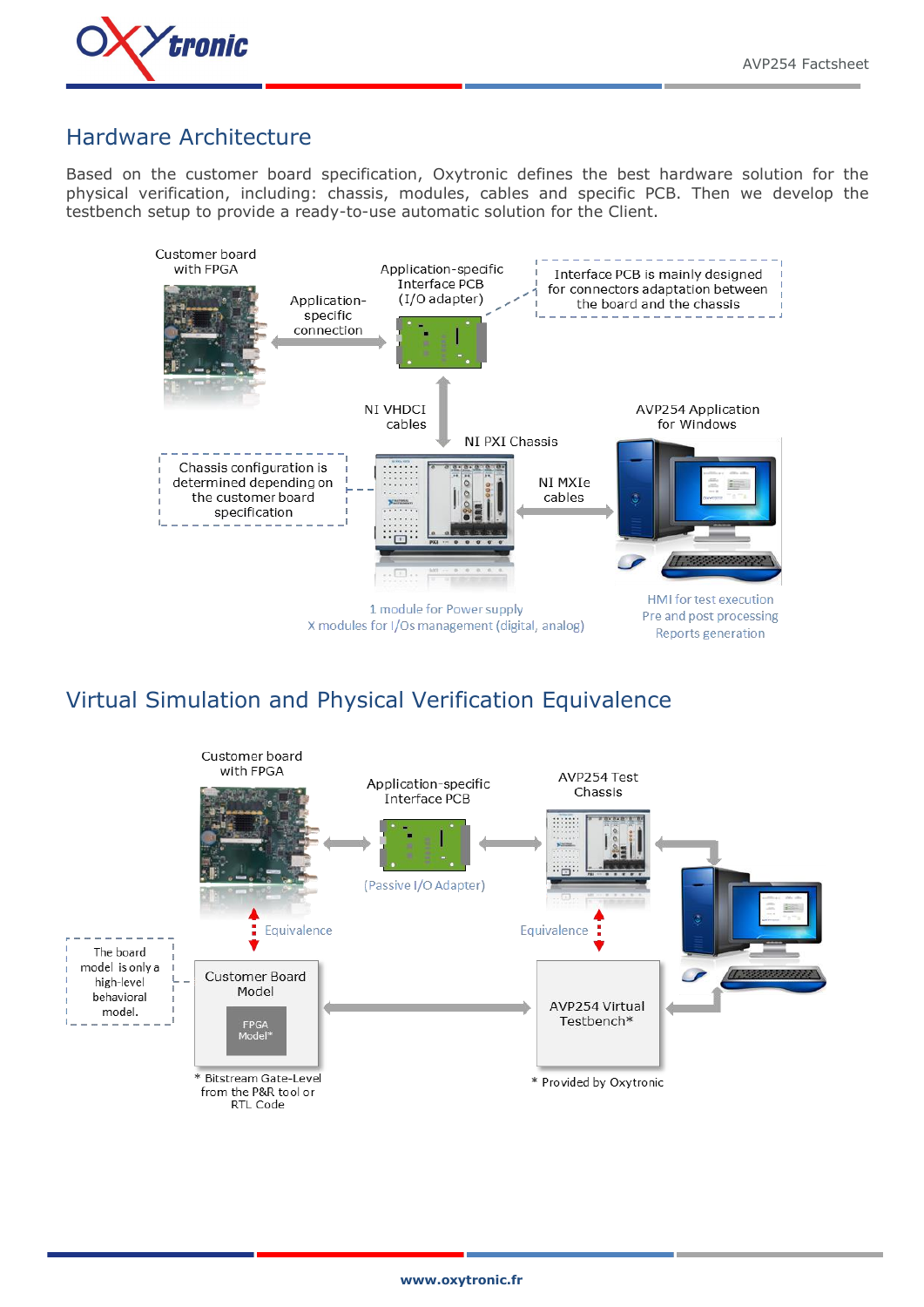

## Power and IOs management

#### **Device Under Test power supply:**

- Configurable number of sources
- Configurable voltage range for each source
- Soft controlled to prevent hardware damages

## Qualified Standard Function Set

**ASSIGN** Assign a value to a single signal or to a bus **SET\_IO\_DIR**

Define the direction of the IO lines

**CHECKOUT** Check the value of a signal

**CHECKSIG** Check the period and the duty cycle of a signal

**CHECKTIME** Check the time between two events

## User-defined Function Set

**SET\_COM** Give the configuration and the data to be sent using user defined interfaces

**CALCULATE** Call the user defined algorithm models

ī

#### **Digital IOs management:**

- Sampling frequency up to 200 MHz Configurable voltages
- **Analog IOs management:**
- Customisable features : sampling frequency, voltage range and accuracy

#### **WAIT\_EVENT**

Wait for an event on a signal **WAIT\_TIME** Wait for a defined time **LOOP / LOOPx** Repeat a sequence of instructions **DISPLAY** Display a message in the log file

#### **GET\_COM**

Check configuration and data received using user defined interfaces

## Implementing Communication Protocols (AFDX, ARINC, CAN, PCIe…)

When the target board implements a communication protocol, the protocol has to be implemented at hardware and software level in the testbench. Oxytronic provides the best optimized solution in terms of cost and performances:

- either by choosing a dedicated PXI module, or a combination of free IOs and HW components on the interface PCB to implement the protocol
- either by writing the communication function using the User-defined function set, or by implementing an existing third-party IP.
- and by providing the qualification report for the function

## Implementing external components (DDR,  $\mu$ P,  $\mu$ C, ADC...)

AVP254 is also able to verify requirements implemented in the FPGA through external components on the board like external memories, microcontrollers/processors, ADC…

At the virtual simulation level, Oxytronic will develop a model of each external component. A model does not need to represent all functionalities of the component: it is only a VHDL/C high-level behavioral model.



Target Board with FPGA